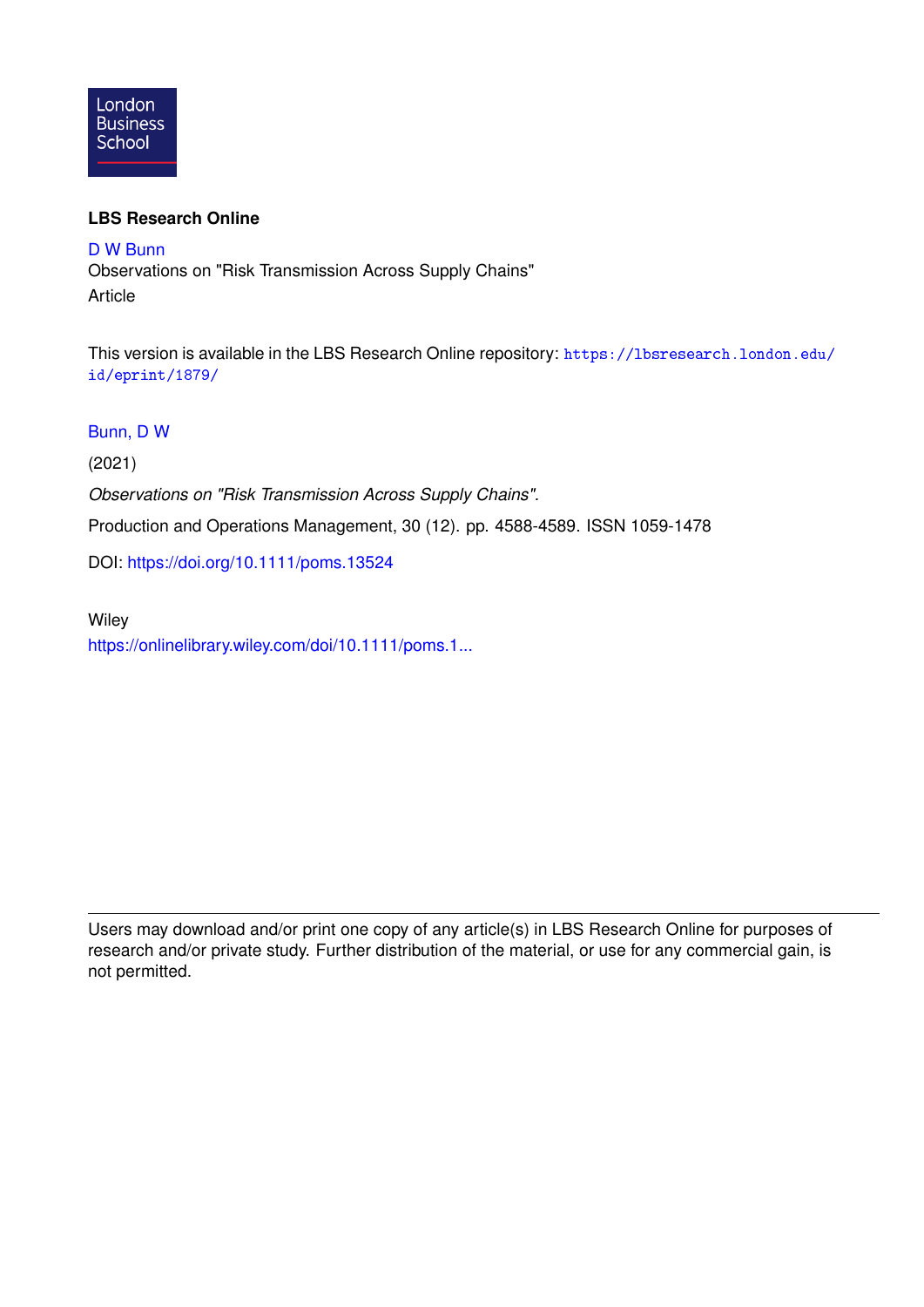

## **PRODUCTION AND OPERATIONS MANAGEMENT**

Vol. 0, No. 0, xxxx–xxxx 2021, pp. 1–2<br>
1937-595612110010001 ESN 1059-14781EISSN 1937-595612110010001 DOI 10001 ESN 1059-14781EISSN 1937-595612110010001

 $O$  2021 The Authors. Production and Operations Management published by Wiley Periodicals LLC on behalf of Production and Operations Management Society

# Observations on Risk Transmission Across Supply Chains

### Derek W Bunn<sup>\*</sup>

London Business School, London, NW1 4SA, UK, dbunn@london.edu

This is an invited commentary on the perspective paper by Sheridan Titman concerning the drivers of risk transmission across supply chains that have fundamental commodity inputs.

Key words: risk; volatility; financialization; hedges; commodities; energy History: Received: May 2021; Accepted: June 2021 by Nicola Secomandi and Sridhar Seshadri after 2 revision. Corresponding author.

### 1. Observations

In the engaging paper by Sheridan Titman (2021), the impact of supply-side and demand-side shocks to a supply chain are shown to create a need for intricate hedging strategies which depend on the price elasticities at the various stages involved in the transformation of a commodity input. A consequence of this is the conclusion that the practical hedging task is much more challenging than a volatility reduction task and that the research agenda is a rich one in terms of risk estimation, operational modeling, and competitive analyses.

A major source of these challenges comes from the observation that the various stage elasticities have an endogenous relationship to each other so that shocks at one stage can affect prices at the other stages. Oil is a good example and Sheridan makes a very clear exposition of how consumer responses to airline prices can both influence and be influenced by crude oil process. For hedgers, this presents a financial engineering problem with the econometrics of estimating the endogenous shock spill-over process being a particularly challenging ingredient. Thus, in empirical energy finance, there has been an active analysis of the extent to which oil prices have been driven by supply-side shocks in production, for example, through OPEC restrictions, and/or demand-side shocks, for example, from China (Hamilton, 2009, Kilian, 2009). The econometric techniques of vector

This is an open access article under the terms of the [Crea](http://creativecommons.org/licenses/by-nc-nd/4.0/) [tive Commons Attribution-NonCommercial-NoDerivs](http://creativecommons.org/licenses/by-nc-nd/4.0/) License, which permits use and distribution in any medium, provided the original work is properly cited, the use is non-commercial and no modifications adaptations are made.

autoregression and vector error correction have been required to jointly estimate these inter-related elasticities and their cross-impact responses of shocks. The challenge is that the estimates are not constant over time with structural changes in the market leading to evidence of regime switching that further undermine the robustness of estimation techniques appropriate for practice. So, the problem of hedging with multiple elasticities that Sheridan lucidly portrays presents, in practice, some econometric awkwardness for time series specification even before the pricing model for the hedges is considered.

The dynamic implications of these supply and demand-side elasticities are particularly interesting. Essentially, they can lead to business cycles, if their effects are strong enough, but if their effects weaken, the dynamics change, not just gradually, but fundamentally. The oil price example is a good manifestation of this. During the 1990s, supply and demand-side elasticities mitigated the effects of shocks over time so that oil price cycles were manifest and the time series specification was mean-reverting (Pindyck, 2001). The mean-reverting tendencies were induced by the both supply-side and demand-side elasticities at the peaks and troughs of the price cycles. With high prices, demand fell and production increased leading to lower prices. The opposite happened with low prices leading to a classic business cycle effect. Then there was the financialization of commodities from the turn of this century, with oil becoming a major asset class, attracting speculators to the extent that its time series properties became less driven by the elasticities in the supply chain, and more the co-movement with capital markets, thereby acquiring more of a random walk than mean reverting characteristic (Bunn et al., 2017, Manera, 2013). Oil became part of systematic investment

Please Cite this article in press as: Bunn, D.W. Observations on Risk Transmission Across Supply Chains. Production and Operations Management (2021),<https://doi.org/10.1111/poms.13524>